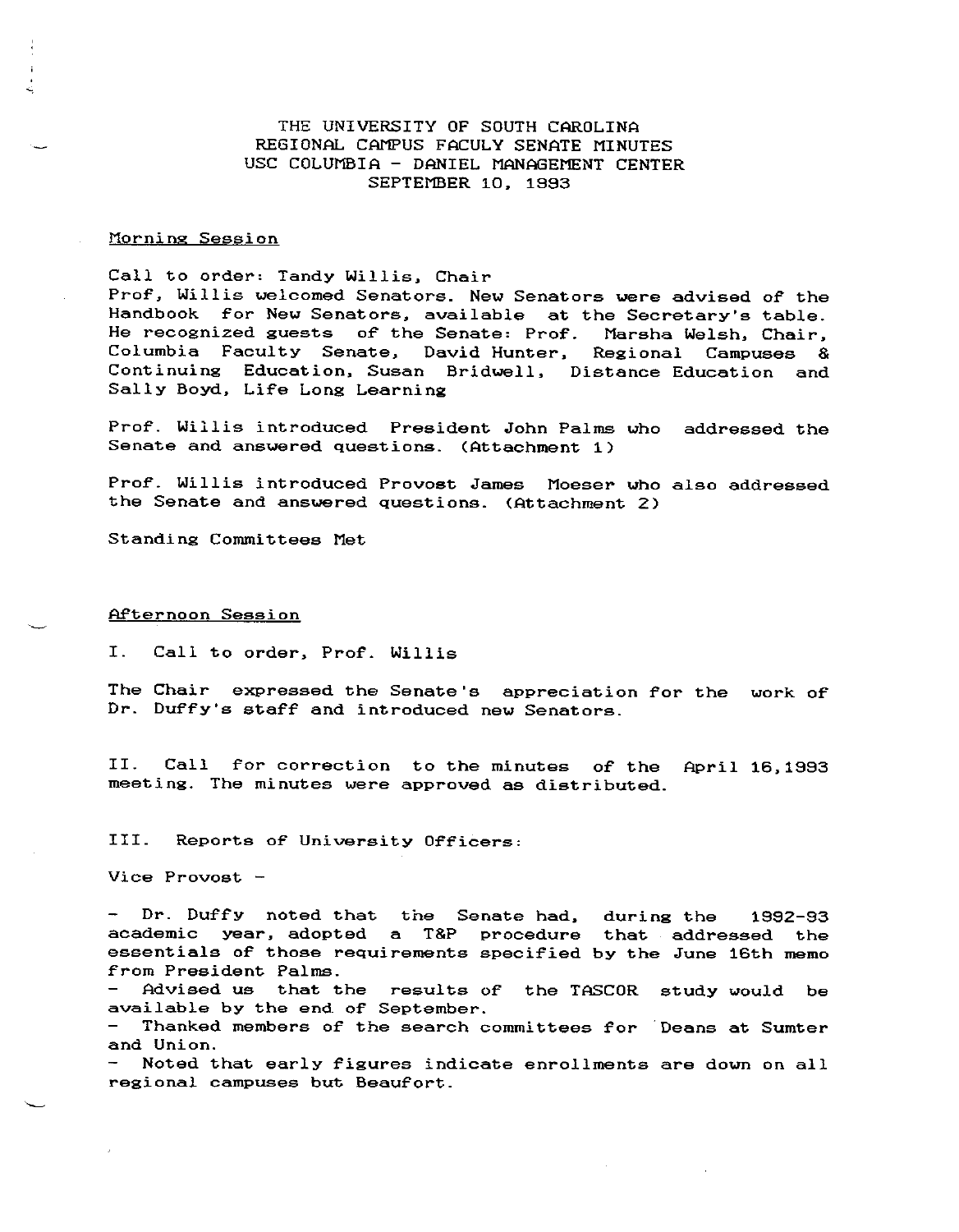Vice Provost (cont. )

- New Deans at Columbia: Business, Susan VanHuss

Sci. & Math, John Vernberg

Hum. & Soc. Sci., Keith Davis

Jack Whitner is Chancellor at Spartanburg

Asked Jane Upshau to comment on Future Study at Beaurort (transcript or Jane's comments available on request) noted that the President and Provost had covered the Marvin

Jones Proposal, but did advise us that further work on the matter would be taking place during the up-coming ueek.

Associate Vice Provost - (Attachment 3)

IV. Reports or the Deans

**Life Long Learning Assoc. Vice Provost May. We are up one in our credit enrollment over**  last year. Non-credit enrollment seems to be holding steady. While there is little grouth, ue are **not losing ground.** 

<u>Union</u> - Dean Edwards. We had two retirements this year, Betty **increase our**  Martin and Jim Wang. We are making an efrort to **in the area or involvement in community activities, particularly**  through our **economic development and community relations**  speakers bureau and arts series.

Salkehatchie - Dean Clayton. We are pleased to learn that the Nov. meeting will be held at Salk. We appointed two new faculty members this year, Bette Levin (Ed. Psych.) and Tom Harlow (Psych). The building in Waiterboro has been placed on the Register or Historical Places. Provost Moeser uill be our guest speaker at the Sept. 14th Convocation.

Sumter - Dean Carpenter. We are looking into what factors may be involved in our enrollment decrease. Among these factors, we are looking in particular at the timing of the tuition increase and Hum. & Soc. Sci. degrees at the tech schools. We are able to **add 6 classrooms to the plans or the new library construction of**  uhich is on schedule.

**Lancaster No report** 

Beaufort - Jane Upshaw reported for Dean Plyler. Much of the news from Beaufort has been covered earlier. Dean Plyler asked that I mention that our Stratigic Planning is progressing thanks to the able work or Roy Darby and that we shou an enrollment increase for the fall semester.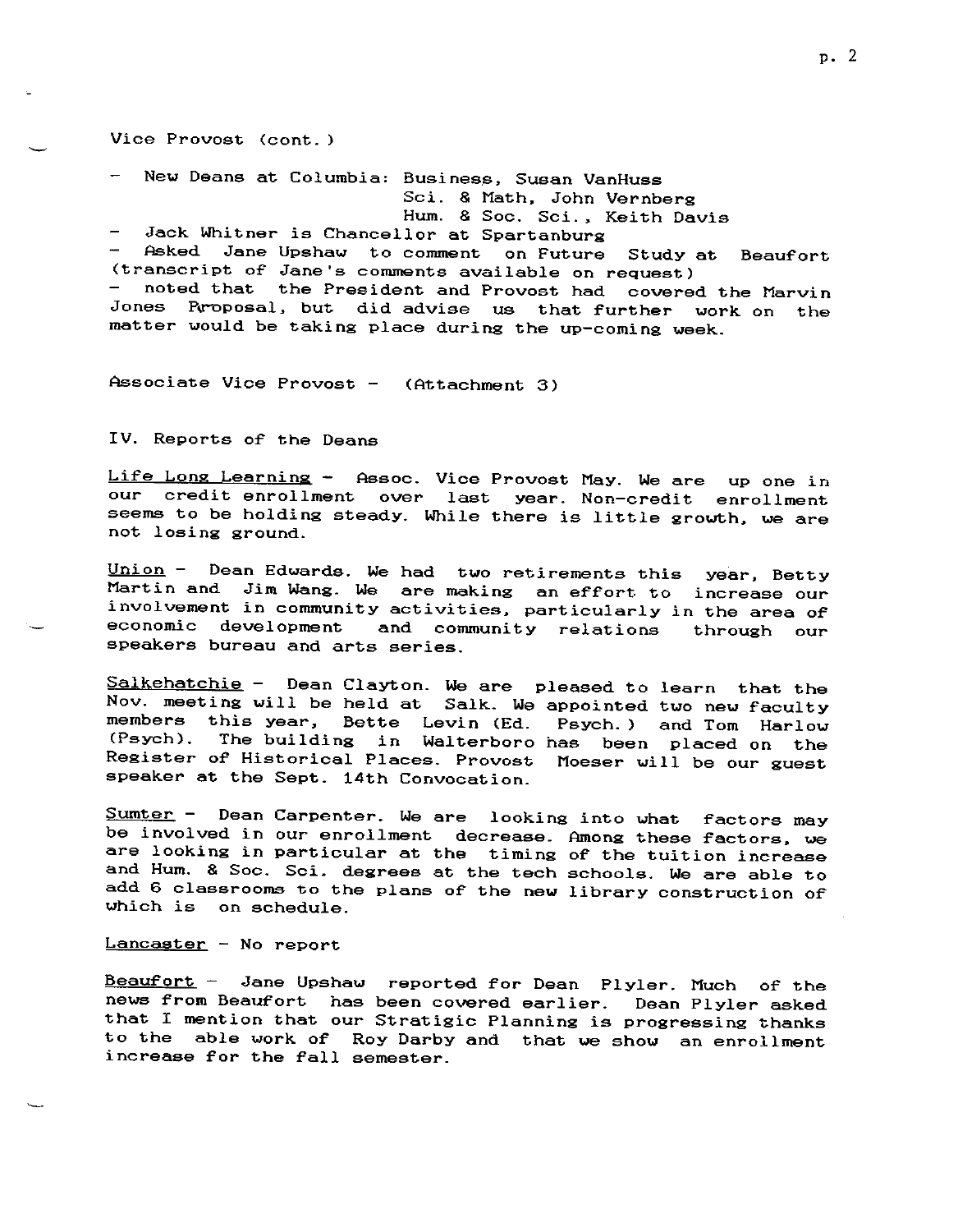V. Reports of Standing Committees

Rights and Responsibilities - Prof. Danny Faukner, Chair (Attachment 4)

Faculty Welfare - Prof. Nancy Washington, Chair (Attachment 5)

- Systems Affairs Prof. Steven Bishoff, Chair (Attachment 6)
- VI. Executive Committee Prof. Wayne Chilcote, Secretary (Attachment 7)

VII. Reports or Special Committees

- University Library Committee-Pror. Bruce Nims Committee has not met
- University Committee on Curricula and Courses Pror. Robert Castleberry (Attachment 8)
- University Faculty Welfare Committee Prof. Susan Pauly (Attachment 9)
- Faculty/Board or Trustees Liason Committee Pror. Deborah **Cureton** Committee has not met
- Research and Productive Scholarship Committee Mr. Tye<br>Johnson Committee has not met Committee has not met
- Savannah River Site Committee Pror. John Logue has not met Committee
- Insurance and Annuities Committee Pror. Jerry Dockery (report not submitted)

VIII. Unfinished Business - none

- IX. **New Business - The Senate conrirmed Jane Upshaw as the**  At-large-Member or the Executive Committee from Beaufort.
- X. Announcements USC-Lancaster has verbal confirmation that it has been awarded a Title III grant or \$1.2 million across five years. - Prof. Billy Cordray was elected chair of the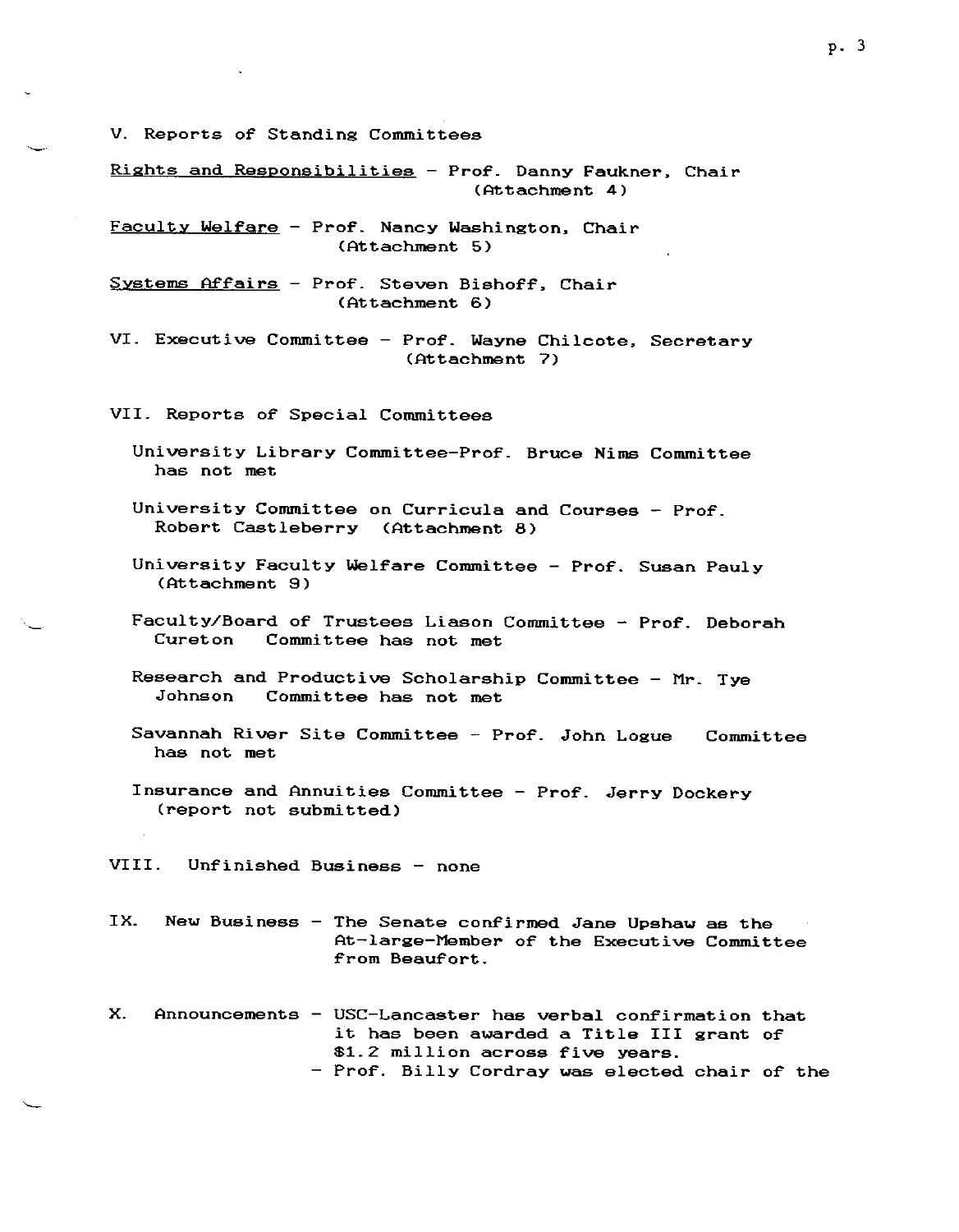- **Grievance Committee.** - Delegations need to select a representative to the Nominating Committee and inform Prof. Catalano - Next Senate meeting is Nov. 19 at USC-Salk
- XI. The Senate adjourned.

 $R$ espectfully Wayne L. Chilcote

nay.c<br>Secretary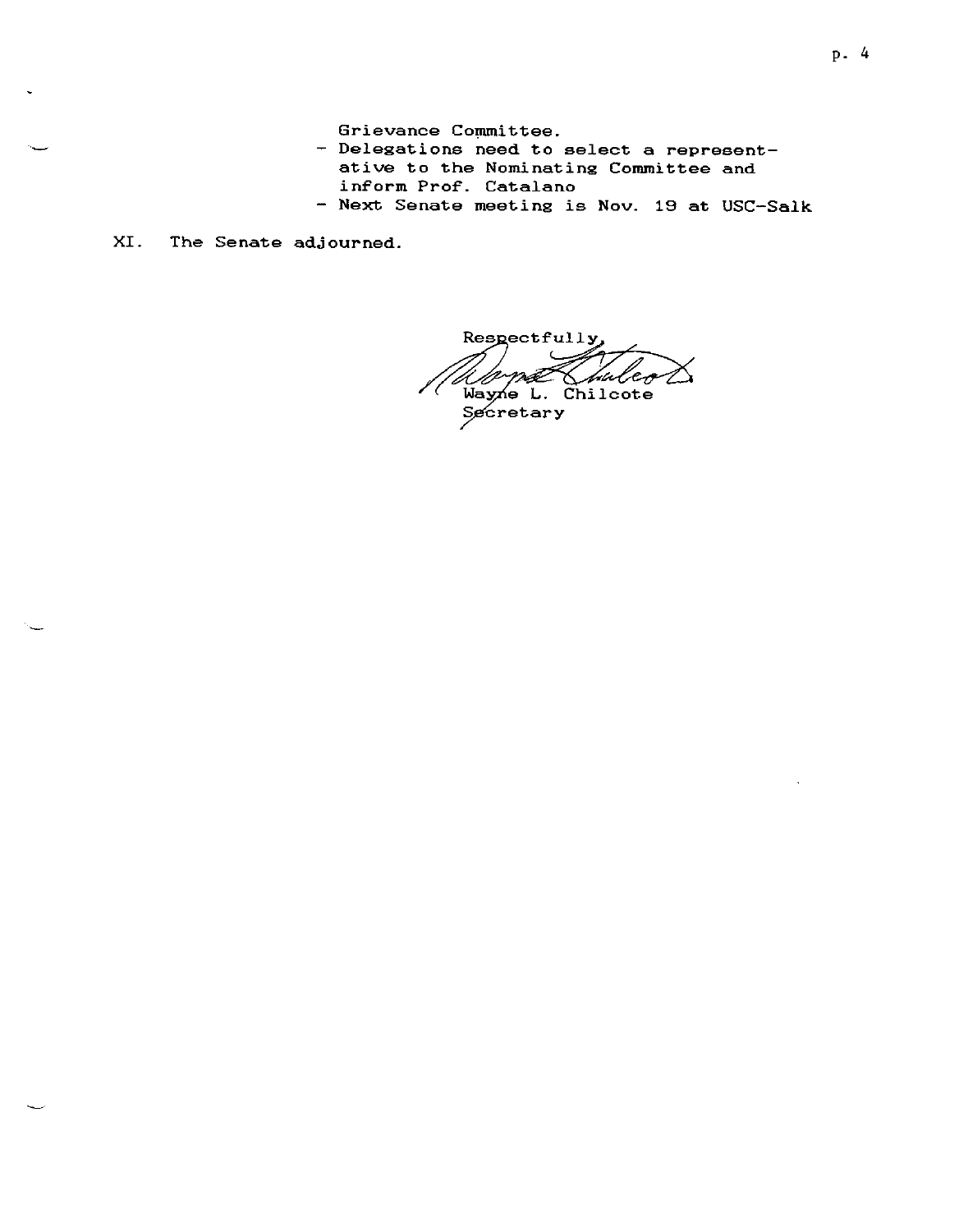|             | REGIONAL CAMPUS FACULTY SENATORS<br>Attendance: September 10, 1993                                                                                                                                                                                                                                                                                                                  |
|-------------|-------------------------------------------------------------------------------------------------------------------------------------------------------------------------------------------------------------------------------------------------------------------------------------------------------------------------------------------------------------------------------------|
| Exec. Comm. | Tandy Willis, Chair<br>John Catalano, Vice-Chair<br>Wayne Chilcote, Secretary<br>Cleta Dunaway, At Large<br>Jane Upshaw, At Large<br>Carolyn West, Past Chair                                                                                                                                                                                                                       |
| S.A.C.      | Steven Bishoff, Chair (Sumter)<br>Ellen Chamberlain (Beaufort)<br>Roy Darby (Beaufort)<br>Ralph Garris (Lancaster)<br>Carolyn Starnes (Lancaster) absent<br>Dave Bowden (Life Long Learning)<br>Marvin Light (Salkehatchie)<br>Steve Anderson (Sumter)<br>Robert Costello (Sumter)<br>Robert Castleberry Sumter)<br>Steve Buckanan (Union)<br>Deborah Cureton (for Carolyn Starnes) |

Welfare:

Nancy Washington, Chair (Life Long Learning) Nora Schukel (Beaufort) absent \* Sally Lapoint (Beaufort) absent

- Susan Pauly (Lancaster) Noni Bohonak (Lancaster) absent \* Susan Moskow (Salkehatchie)
- Duncan McDowell (Salkehatchie) James Privett (Sumter) John Varner (Sumter) Mary Barton (Union)

R 8 R:

Danny Faulkner, Chair Lancaster) \* Billy Cordray (Beaufort) Gordon Haist (Beaufort) Bruce Nims (Lancaster) Dianne Evans (Lancaster) Mike Schoen (Life Long Learning) Bob Group CSalkehatchie) Paul Stone (Salkehatchie) John Logue (Sumter)

- \* Joanne Klein (Sumter)
- \* Maitland Rose (Sumter)
- \* Susan Smith (Union)

\* **new Senator**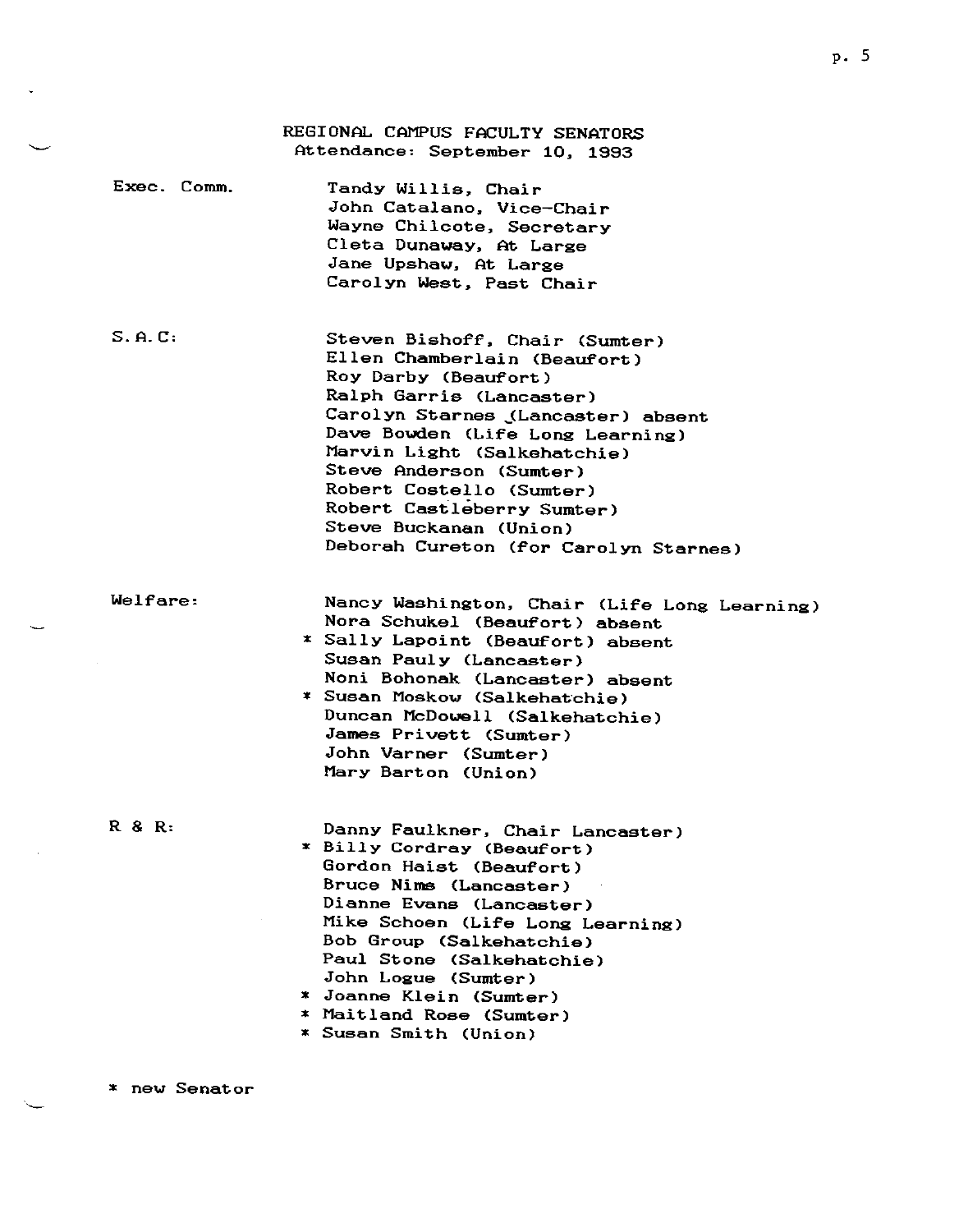### REPORT OF THE ASSOCIATE VICE PROVOST REGIONAL CAMPUSES AND CONTINUING EDUCATION John N. Gardner

TO THE REGIONAL CAMPUSES FACULTY SENATE September 10, 1993

#### Possible Changes in the Format for Commencements

As some of you may or may not be aware, the University has a Commencement Committee which advises the President (and receives advice and/or suggestions from the President) about the format of our commencement ceremonies. Most of the attention of the committee is on the Columbia process but it may be appropriate to take a look for this coming May 1994 at our commencement procedures on the Regional Campuses. don't have anything specific yet to report in this regard, but in the event that there are any changes contemplated, we will inform you.

#### status of the "Two-Year" CHE Study

As you know, during the previous academic year, the University was represented on a state-level study committee to examine the current structural and working relationships between the state's 16 technical colleges and the University's five Regional Campuses. This study process has involved the work of a policy committee which in turn has been advised by a socalled "technical committee," the latter group being comprised of employees from both sectors. The University has been represented on the technical committee by George Reeves, our very own Pete Arnold, and Bob Alexander. In turn, our office, with a little assistance from me and a great deal of assistance from David Hunter, has been supporting the work of George Reeves and Pete Arnold. Originally, the report was to have been submitted by the policy committee to CHE in October of 1993. However, due to the keen interest of the members of both policy and technical groups to have the committee actually visit the areas in this state that would be affected by any proposed changes, a series of campus and community visits have been scheduled for this September (for example, the committee will be visiting USC Beaufort, York Technical College, USC Lancaster, and USC Sumter, etc.). Those of you who work on the three USC campuses involved certainly have already been informed of these visits, one of which will have already taken place as of this Thursday, September 9, USC Beaufort. We certainly believe that before any decision is made centrally that the people in the affected communities must have been heard from. That is certainly a major development in this ongoing study. A second major development deveropment in this ongoing study. A second major deveropment discussion of multiple "scenarios" for possible discussion of multiple "scenarios" for possible<br>recommendations from the committee. These scenarios have been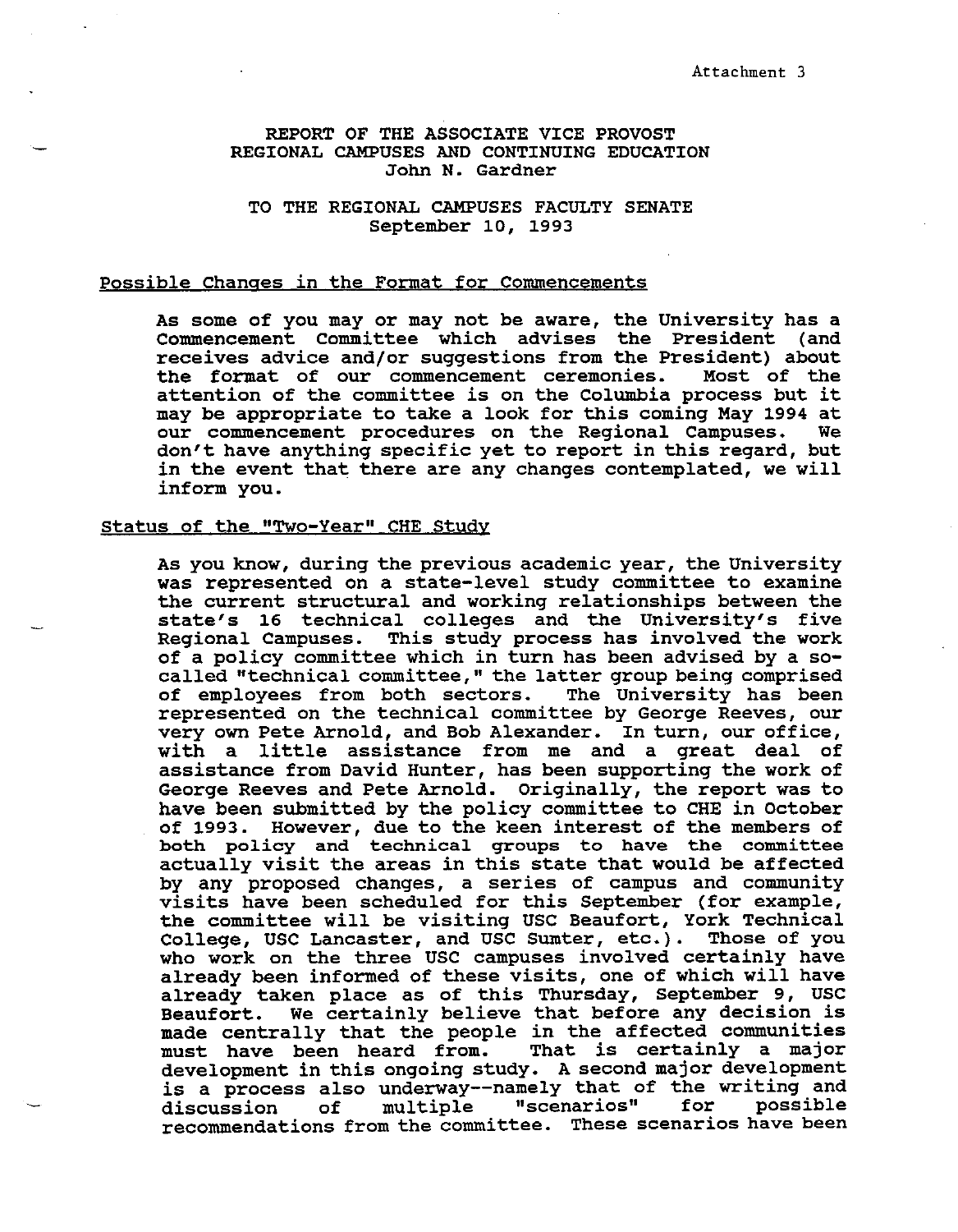ASSOCIATE VICE PROVOST REPORT TO THE REGIONAL CAMPUSES FACULTY SENATE SEPTEMBER 10, 1993 PAGE 2

> sought by the policy committee because the technical committee was not able to achieve any consensus on a single recommendation. The scenarios include a number of options, The scenarios include a number of options, involving a range from the extremes of maintaining the status quo on the one hand to restructuring including merger on the other hand. While it is impossible to predict the outcome of this process, it does seem inevitable that both systems will be working together in a more cooperative and collaborative manner in the future. Obviously, you **will** have many questions about this process and some of them can be better directed to your deans and/or representatives on the technical committee,<br>such as Pete Arnold and George Reeves. In addition, the such as Pete Arnold and George Reeves. University is very ably represented on the policy committee by two of its trustees, Ms. Lily-Roland Hall and Mr. William Hubbard. Certainly this office and members of the University administration are giving this the highest priority attention that it deserves and we will keep you informed.

# Departure of David and Nora Bell to the University of North Texas

Some of you may not have been aware of this but one of our former colleagues from the Regional Campuses, our former Associate Dean for Academic Affairs at USC Lancaster, Dr. David Bell and his wife Dr. Nora Bell, formerly of the USC Columbia Department of Philosophy, have moved to Denton, TX where they will both be employed by the University of North Texas. Nora will be the new dean of their College of Arts and Sciences, and David will the new Executive Assistant to the Chancellor of that campus. This is a great honor for them as individuals, a couple, and of course for the University of South Carolina. We all wish them well.

#### Interim Associate Provosts

currently, the Office of the Provost is being served by two Interim Associate Provosts. Dr. Donald Griener is the Interim Associate Provost for Undergraduate Education, and Dr. Carol Garrison of the USC Columbia School of Public Health is serving as the Interim Associate Provost for Institutional Planning. As of this writing I do not have any details about search procedures, but I believe the climate is favorable to encourage applications from the Regional Campuses.

## System Day Saturday. September 18th

As you will recall the University sets aside one Saturday each football season to recognize the faculty, staff, and community leaders from various campus locations other than Columbia.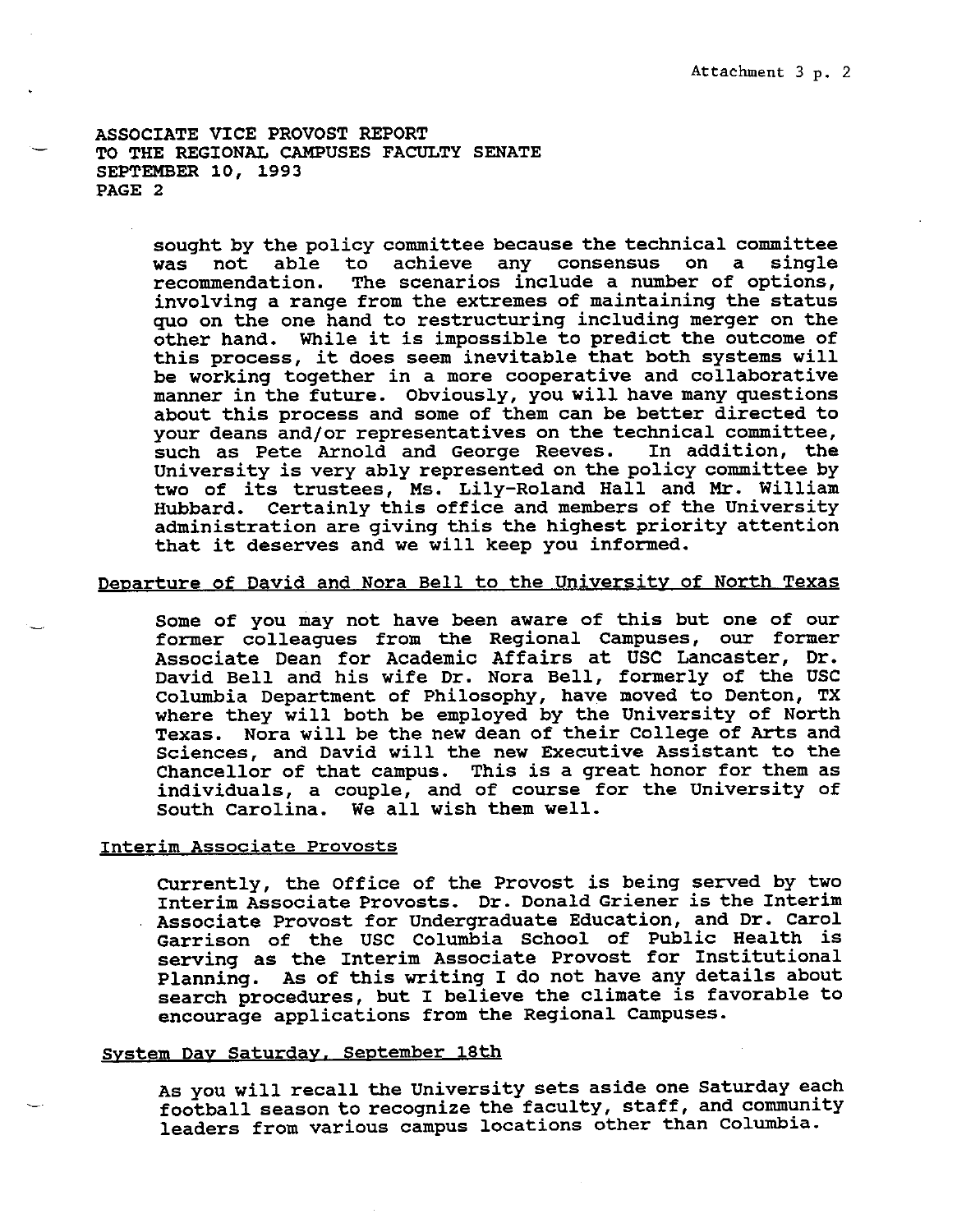ASSOCIATE VICE PROVOST REPORT TO THE REGIONAL CAMPUSES FACULTY SENATE SEPTEMBER 10, 1993 PAGE 3

> This year's System Day event will be Saturday, September 18th. If you were interested in obtaining additional football tickets the status of that as of the writing of this report is as yet unclear. It would be my suggestion, however, that either during the Senate meeting on Friday, September 10th or after that you should contact our Administrative Assistant, Ms. Mary Kay Hall who will have the latest on that important matter.

## Tenure and Promotion Revisions

This office would like to express appreciation for the outstanding assistance and collegiality it has received from members of the Regional campuses Faculty, the Faculty Senate and its Executive Committee in working together to respond to a memorandum from President Palms back in June requesting the development of a standardized format for the submission of Tenure and Promotion files from the Regional Campuses. While it was the President's position that the development of such a format was a matter of administrative prerogative, our office has wanted this format, to the fullest extent possible, to be developed by the faculty representatives from the Regional Campuses. We believe that you have done an excellent job in doing this and in responding to the President's very legitimate request. We look forward to working with you over the coming year ahead on the implementation of these revisions.

### Fall Semester Regional Campuses' Enrollments

Please see attached copy of the preliminary enrollment report from Institutional Research.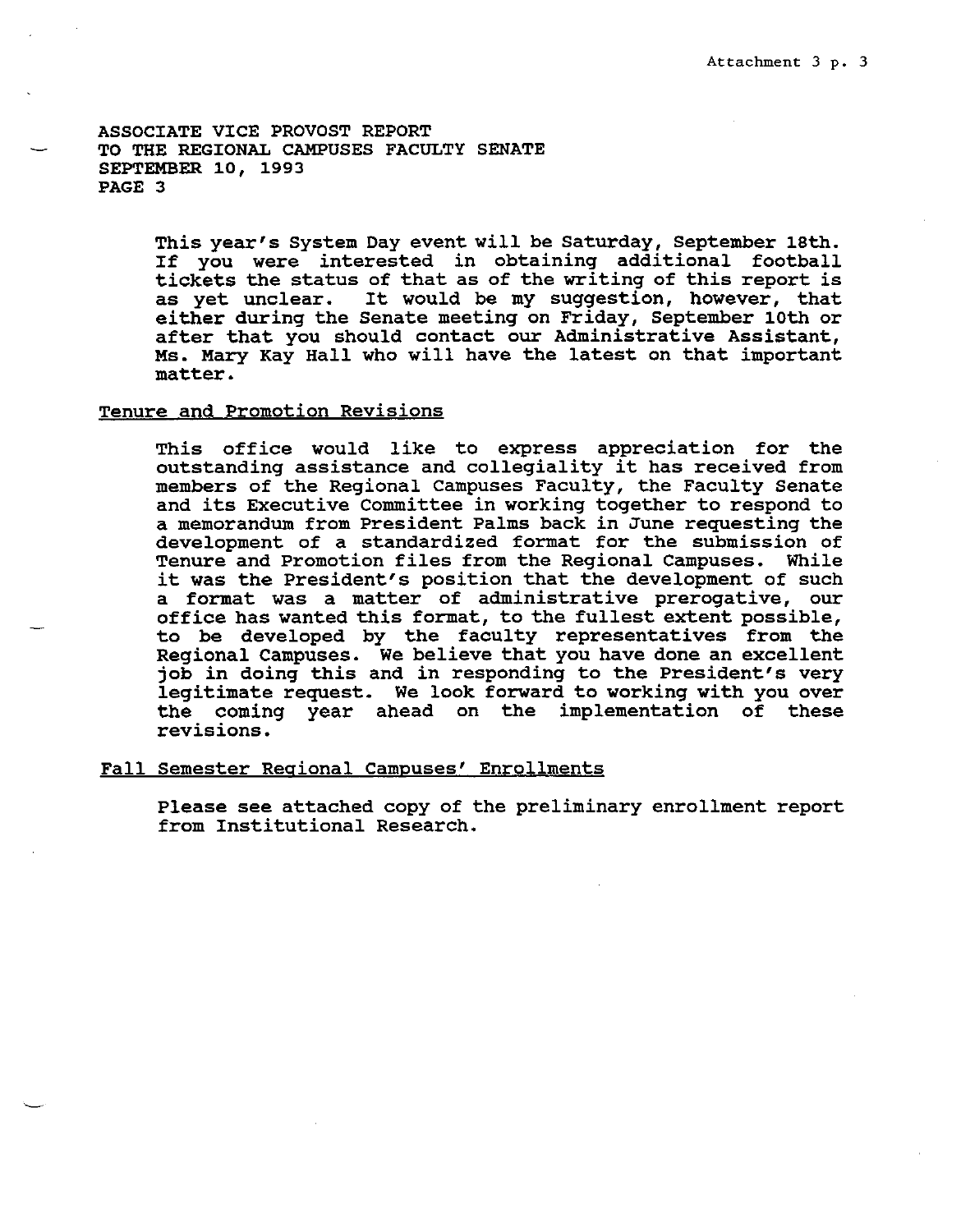Ŧo

O'COM'l HULL <u>...AITTAEHMENI </u>

From

<u>Hunte</u>

-9,! •5,0

 $\pmb{\cdot}$ 

*f!iTACHMt:"N i* 3 f· <f-

UJIVBRSITT or তে.  $\overline{\mathbf{c}}$  ,  $\cdot$  PRELIKINART as of 9/3/93  $\pm$ **ENROLLEENT** Dept. Phone #  $57$ !Frr.'s *do* not include Correa.I FALL Fax # Fax f 7-8840 ァ、 54 BBADCOUKT .........  $\left\{ \frac{1}{1}, \frac{1}{1} \right\}$  Status  $\left\{ \frac{1}{5} \right\}$  UNOPPICIAL UNOPPICIAL UNOFFICIAL UNOFFICIAL UJIOFFICIAL *i,CHAHGl*  A8 OF AS OF AS or AS or 9/4/92 · 9/3/93 9/4/92 9/3/93 BD,ct,  $P.T.B.$ \*\*\*\*\*\*\* -------**\*\*\*\*\*\*\*** .......  $\frac{1}{2}$ Coluabia U/G 15,995 15,611 11,289 13,998  $-2.6$   $-2.0$  $\frac{1}{2}$ !56 756 SU 821  $-1$  1.0 ~.Phart, \* •· 151 129 ·16.2 \*Kasters 3,521 3, l 78 •Doctoral 1,594 1,515 !fotel Gt•d. 8,160 8,22! •6,1 ···----· -------· ....... ------------...... Sub-Total 25,511 21,552 20,316 19,647  $-3.8$   $-3.5$ --------............... ....... . . . . . . . . ------------Ail!n 3,204 3,285 2,332 2,368 2.5 *1,5*  Coastal 3,914  $\mathbf{u}$  . 3,32!  $-100,0$   $-100.0$  $\bullet$ srartanburg 3,534 3,309 2,510 2,753  $-6.4$   $-6.7$ Btaurort I, 086 l, 103 513 558 1.6 2.1 Lancaster 1,028 l ,026 651 638  $-.2$   $-.2,1$ Salkchatchie 939 *116*  560 *159*   $-23, 7 -18, 0$ Sunter I ,608 1,17! l, 102 953  $-8.1 -13.6$ Ur.Jon IZZ 05 251 251  $17.3 -1.1$ ............. ........... . . . . . . . . ...... ~u~·fotal 16,195 ll ,fll ·11,519 I, 191  $-27.8$   $-32.3$ ---·--·-............... -------....... ....... ...... TOTAL !1, 306 35,963 31,895 21, *41* I  $-12.9$   $-14.0$ :::::::: **:u:::::**  :::.:;:; **::u:::**  :::::: :::::: Med. School: K.D. 280 286 280 285 *1.8* J.8 : Ph.D. 52 51 *66*  6l -1,9 -5,0 ..... -----·····--· ---- $\cdots$ Total Ked. Sebool 332 336 *346*  318  $1.2$   $.5$ . **•Kuters:**  Columbia 3,lH 2,t53 GRf 371 225 'Doctoral: Columbia 1.4H I, I 03 OR! I SO 112 •Yo!Jll Grad,: Columbia 1,591 l,356 -5, I GR!  $-35.7$ 521 331 , ••• f.f.E, Divisors used:  $U/G = 15$ SOURCE: B61 Matrix Program. DPHR • 15 Prepared by Institutional Research  $Lay = 14$ 

> Hut,: 12 Doct. = 9

 $c\bar{d} = 9/7/93$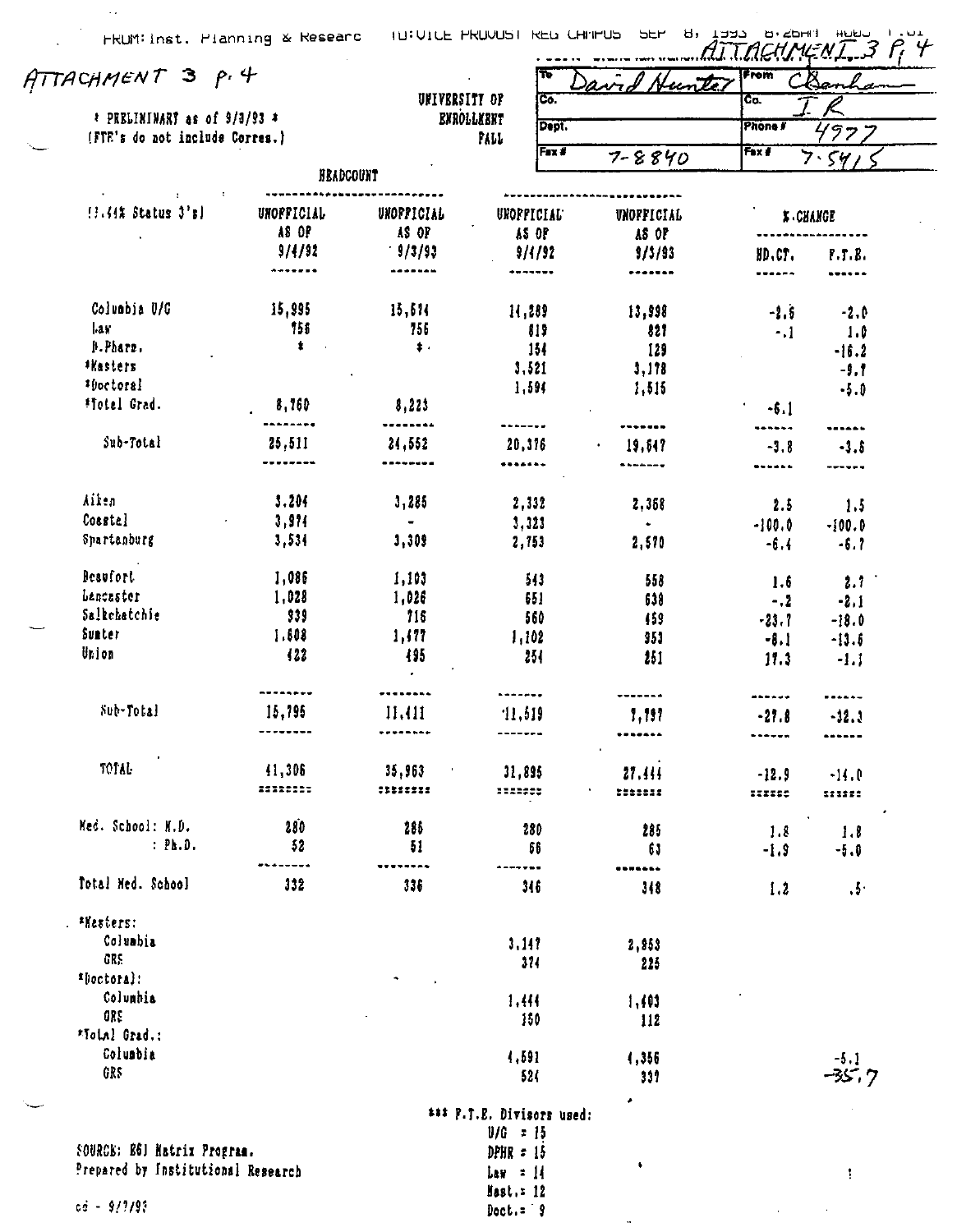Report of Rights and Responsibilities Committee September 10, 1993 Submitted by Danny Faukner, Chair

- I. We discussed our charges for the year.
- II. Minor editorial changes were made to the Tenure and Promotion Form that had been drafted by the ad hoc committee on T&P process. This form was mandated by the Tenure and Promotion Guide adopted at the April RCFS meeting. Copies will be distributed to the campuses right away so that they may be used by those applying for tenure and/or promotion this fall.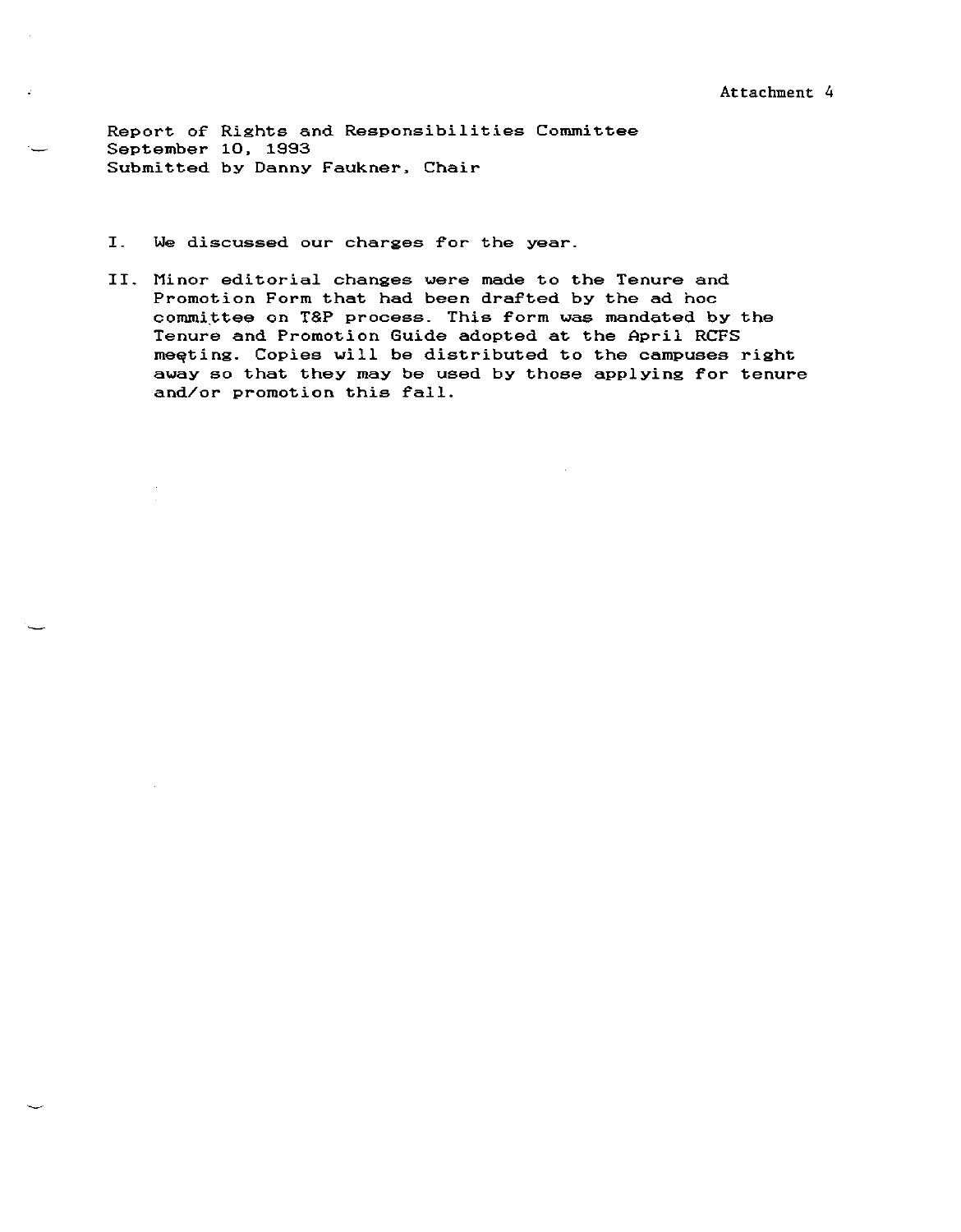Report or Faculty Welfare Committee September 10, 1993 Submitted by Nancy Washington, Chair

 $\mathbf{v}$ 

- I. The Welfare Committee elected Nancy Washington chair.
- II. The committee accepted and will work on the following charges from the Executive Committee.
	- A. Promote the value of the System
	- B. Determine process for disseminating information about faculty development opportunities in the System and identify new opportunities as they arise.
	- C. Gather and review literature on faculty productivity and effectiveness.
	- D. Determine ratio of faculty to administrators and to **students on each campus.**
- III. The committee will look at salary data in light or that at comparable institutions. We will identify, if such **exist, discrepancies among campuses in regard to overload pay, summer session pay and teaching loads.**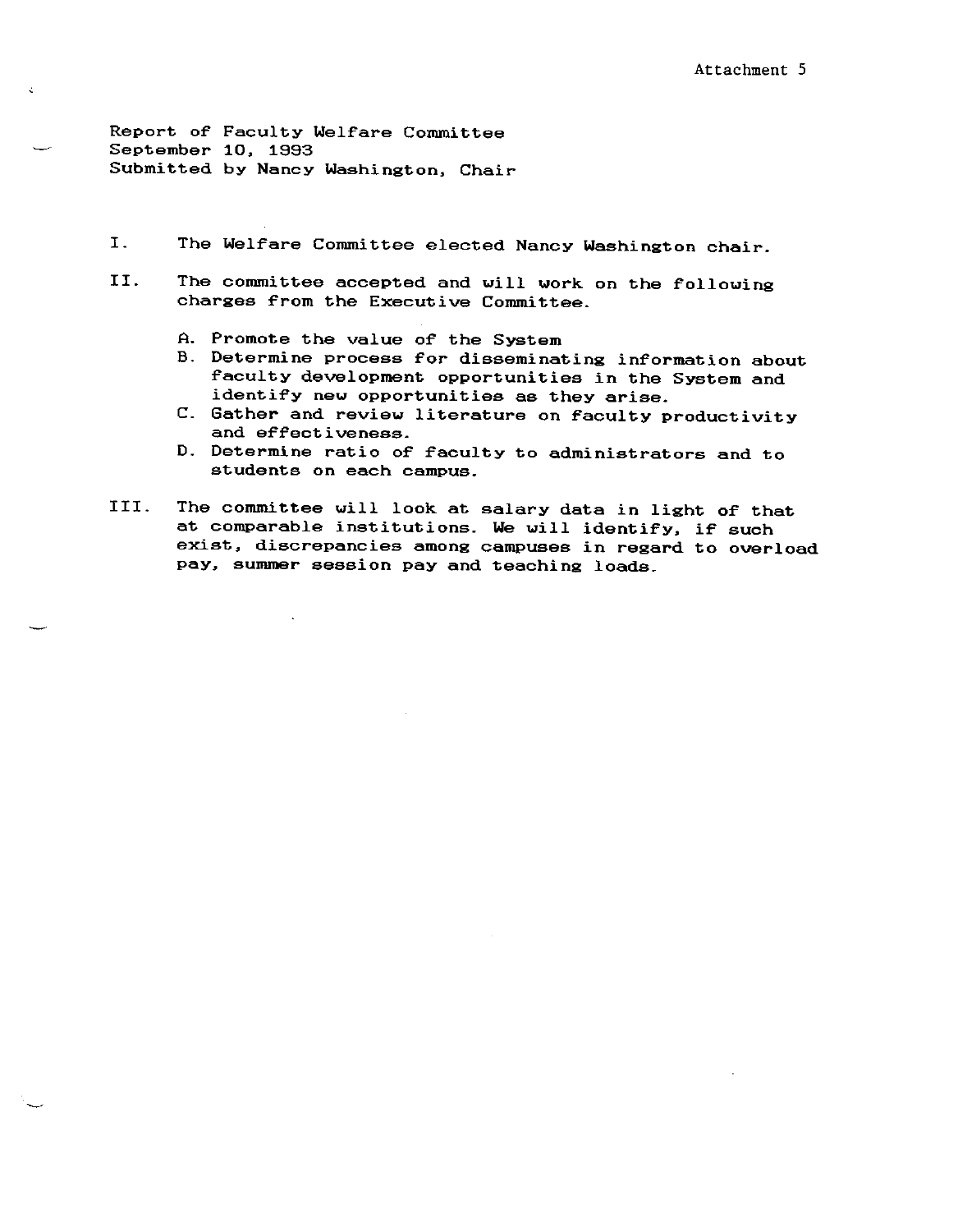Report or Systems Affairs Committee September 10, 1993 Submitteed by Steve Bishoff, Chair

I. The Executive Committees charge to SAC

SAC is charged to develop a "model Sysytem" to make the relationships between the Regional Campuses and the other elements of the sytem more meaningful. This charge is a **continuation of last year's charge. In the discussion of**  this charge, several flaws were identified in last year's **recommendation. Following are suggestions for this year's actions.** 

- Stick to workable projects.
- Define goals clearly.
- **Emphasize positive contributions·that currently exist.**
- Identify and encourage intradepartmental collaberation with Columbia.
- **Pursue recommendations to assure that they are put in**  place.
- II. Dean Carpenter on the Ohio State System

osu,

- Organizes along departments, i.e. the Biology Department extends over all campuses.
- P&T requires both teaching excellence with a regional campus emphasis and the scholarly productivity or the department.
- Has one catalog with the same courses everywhere.
- Regional campuses have open door access to the **main campus.**
- Degrees are the same.
- Hiring is done by the main department.

#### III. Future meetings

- A. Provost Moeser will be invited to a committee meeting.
- B. Find out what admission standards are on each campus.
- **C. The committee will teleconference on 21 Oct after**  1530 hr.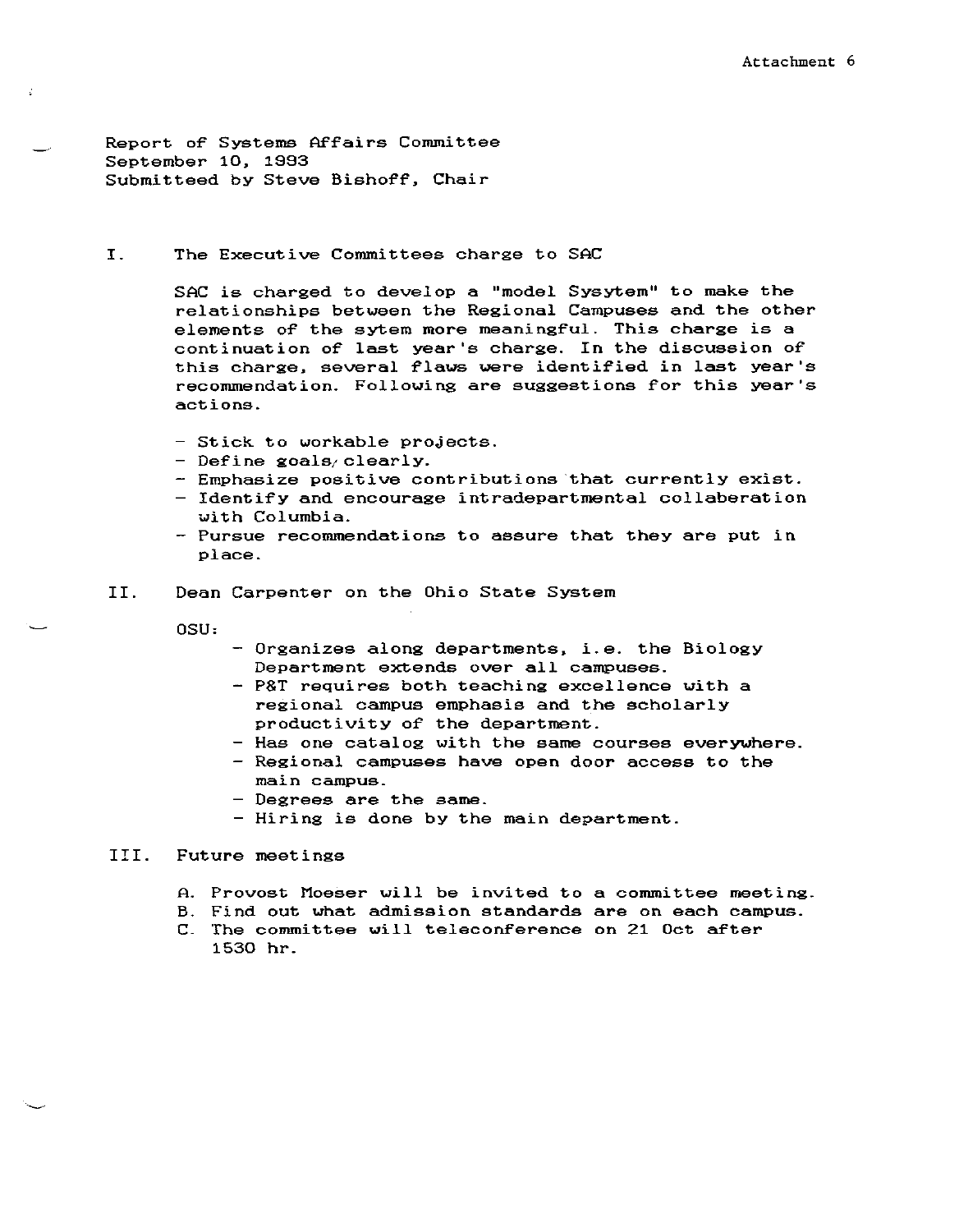Report of Executive Committee September 10, 1993 Submitted by Wayne Chilcote, Secretary

- I. We had hoped to have Joe Cabri, chair of the USC Faculty Chairs Organization, visit with us today. He was unable to attend but has agreed to be a guest at a future **meeting,**
- II. We hope to have William Hubbard and Lilly Roland Hall, both members of the Board of Trustees, at the November meeting. Having them visit with the Senate is of **particular importance as they both serve on a two-year**  campus study sub-committee.
- III. We will invite members of the Legislature to the Meetings in Allendale, Sumter and Beaufort.
- **IV.**  A charge to the Executive committee is to explore ways to expand relationships with other campuses in the system. As one way to address this charge, we will invite the chairs of the Faculty Senates of USC-Aiken, USC-Columbia and USC-Spartanburg and USC-Columbia to all Senate meetings.
- V. We discussed means to generate funds for promoting the system. Among ways to **do so would be a separate account**  for system publicity. Continued discussion will focus **sources for such an account.**
- VI. Prof. Willis drafted a memo from the Exec. Comm. in response to the June 16th memo from President Palms in regard to a standardidzed T&P file format. The memo responds to each of the seven points of the President's memo. The Senate did not call for it to be read into the record. A copy this memo will, then, be provided to all regional campus faculty by the Vice Provost's Office.
- **VII.** The November **and** February meetings of the RCFS will be at USC-Salkehatchie and USC-Sumter, respectively.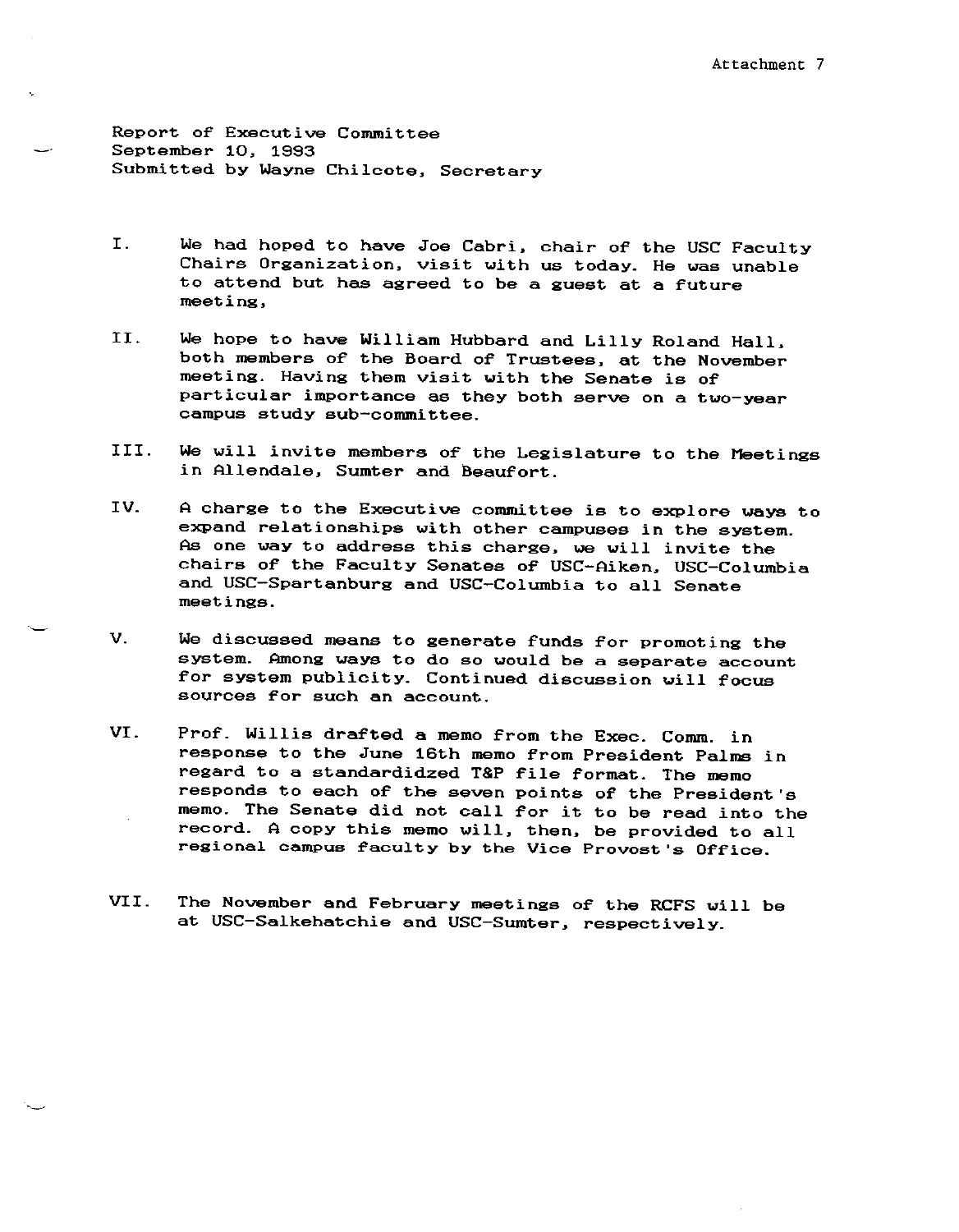9/10/93

Robert Conterlera,

¥.

Report to Curriculum UCFS from Robert Castleberl-y (Sumter), Courses &

This report will include actions that occurred since the end of last Spring as well as the actions that occurred since the end of<br>Again, I remind you that the Courses and C wre meeting today. Again, I remind you that the Courses and Curriculum Committee recommends to the Columbia Senate; it is the action of this latter<br>body which is final. Furthermore, I will tend to only report to body which is final. Furthermore, I will tend to only report to might be of you changes to curricula and specific 100-400 course changes *I* feel might be of interest to the members of the Regional Campuses. You<br>are referred to the Columbia Sopate missed the Regional Campuses. You are referred to the Columbia Senate minutes for a complete record<br>of actions. If you are interested in finding out more about semiof the new courses, of actions. If you are interested in finding out more about some of the new courses, contact the appropriate School or College for<br>a syllabus or contact me (I will have a sullabor College for a syllabus or contact me (I will have a syllabus if one was attached to the new course request).

On May 5th the Columbia Faculty senate met and approved; ANTH 201 -- Panoramas of Prehistory (3 hrs).<br>ARTS 102 -- Introduction to Visuel ARTS 102 -- Introduction to Visual Arts Computing (3 hrs.) and changes to the JOUR curriculum

On July 7th the Columbia Faculty Senate met and approved: drop <sup>292</sup>at this time) changes es to the BADM curriculum (they honored my request not to LEARNING AND ART ARTE 350 changed to INTERACTIVE MULTIMEDIA APPROACHES TO changes to the MUSC curriculum and changes to the JOUR curriculum

On September 1st the Columbia Faculty senate met and approved: changes to the ANTH curriculum<br>changes to the Science and changes to the Science and Math curriculum (medical technology) CHEM 321 added one hour recitation, no change in credit hours

Today the Courses and curriculum committee recommended a change to the pharmacy (DPHR) curriculum.